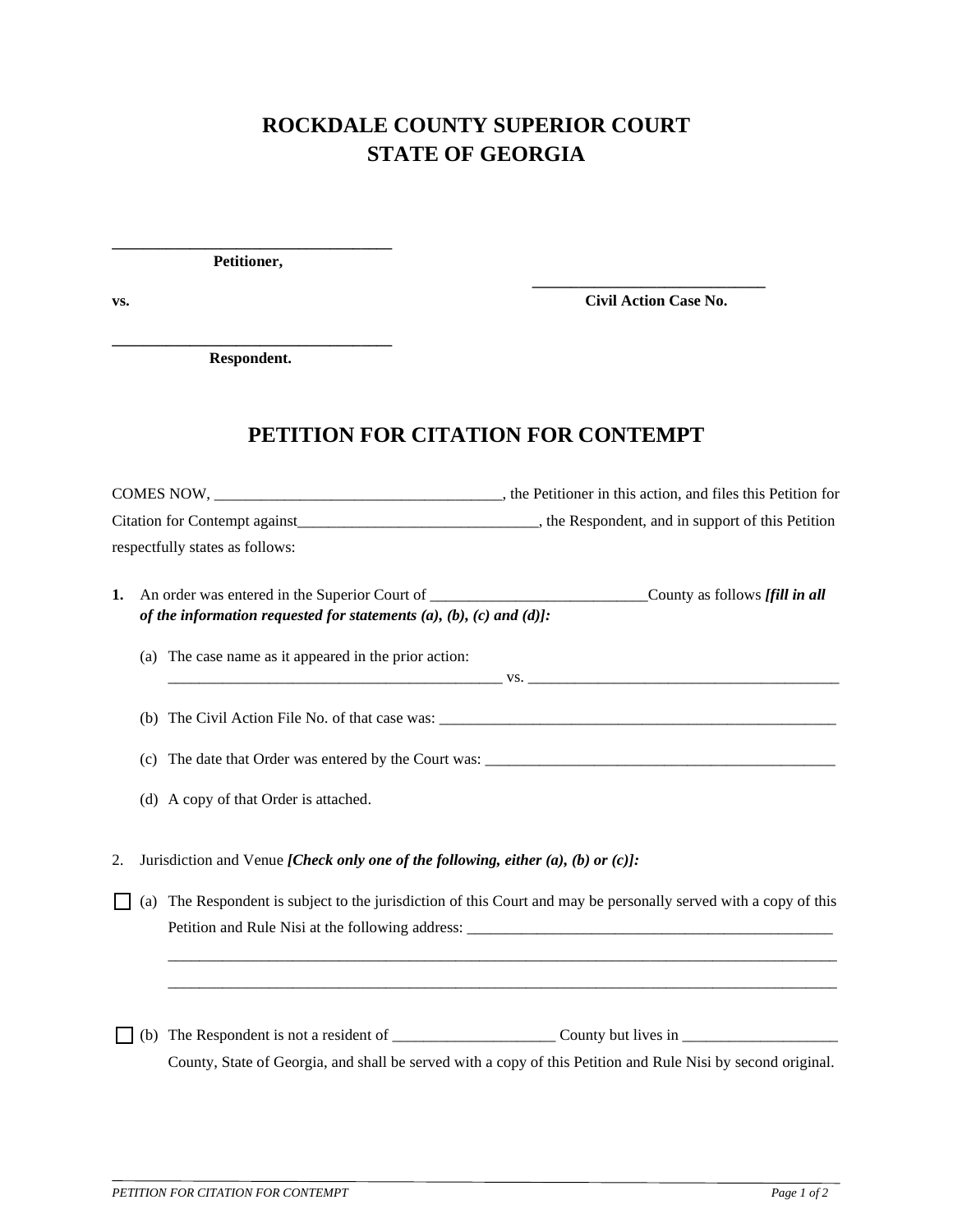|                                                                                  |                                                                                                           | (c) The Respondent is subject to the jurisdiction of this Court pursuant to the Georgia Domestic Relations  |  |
|----------------------------------------------------------------------------------|-----------------------------------------------------------------------------------------------------------|-------------------------------------------------------------------------------------------------------------|--|
|                                                                                  |                                                                                                           | Long Arm Statute insofar as he/she is a non-resident of Georgia and I am seeking this contempt citation for |  |
|                                                                                  | his/her failure to pay child support/alimony, to obtain health/life insurance coverage, to pay medical    |                                                                                                             |  |
|                                                                                  | expenses, to turn over property, or to pay other expenses. The Respondent may be personally served with a |                                                                                                             |  |
| copy of this Petition and Rule Nisi by second original at the following address: |                                                                                                           |                                                                                                             |  |

## 3. In the prior Order, the Respondent was ordered to: *[check all that apply]*

 $\Box$  Other:

**Pay the Petitioner \$ \_\_\_\_\_\_\_\_\_\_\_\_\_\_\_\_\_** per \_\_\_\_\_\_\_\_\_\_\_\_\_\_\_\_ in child support/alimony. As of the date of the filing of this Petition, Respondent owes to the Petitioner the following amount: \$

\_\_\_\_\_\_\_\_\_\_\_\_\_\_\_\_\_\_\_\_\_\_\_\_\_\_\_\_\_\_\_\_\_\_\_\_\_\_\_\_\_\_\_\_\_\_\_\_\_\_\_\_\_\_\_\_\_\_\_\_\_\_\_\_\_\_\_\_\_\_\_\_\_\_\_\_\_\_\_\_\_\_\_\_\_\_\_\_\_\_ \_\_\_\_\_\_\_\_\_\_\_\_\_\_\_\_\_\_\_\_\_\_\_\_\_\_\_\_\_\_\_\_\_\_\_\_\_\_\_\_\_\_\_\_\_\_\_\_\_\_\_\_\_\_\_\_\_\_\_\_\_\_\_\_\_\_\_\_\_\_\_\_\_\_\_\_\_\_\_\_\_\_\_\_\_\_\_\_\_\_ \_\_\_\_\_\_\_\_\_\_\_\_\_\_\_\_\_\_\_\_\_\_\_\_\_\_\_\_\_\_\_\_\_\_\_\_\_\_\_\_\_\_\_\_\_\_\_\_\_\_\_\_\_\_\_\_\_\_\_\_\_\_\_\_\_\_\_\_\_\_\_\_\_\_\_\_\_\_\_\_\_\_\_\_\_\_\_\_\_\_

\_\_\_\_\_\_\_\_\_\_\_\_\_\_\_\_\_\_\_\_\_\_\_\_\_\_\_\_\_\_\_\_\_\_\_\_\_\_\_\_\_\_\_\_\_\_\_\_\_\_\_\_\_\_\_\_\_\_\_\_\_\_\_\_\_\_\_\_\_\_\_\_\_\_\_\_\_\_\_\_\_\_\_\_\_\_ \_\_\_\_\_\_\_\_\_\_\_\_\_\_\_\_\_\_\_\_\_\_\_\_\_\_\_\_\_\_\_\_\_\_\_\_\_\_\_\_\_\_\_\_\_\_\_\_\_\_\_\_\_\_\_\_\_\_\_\_\_\_\_\_\_\_\_\_\_\_\_\_\_\_\_\_\_\_\_\_\_\_\_\_\_\_

 $\Box$  Allow the Petitioner to visit with the minor child(ren) but has refused to do so.

Give the Petitioner the following property/possessions, but has refused to do so:  $\Box$ 

4. The Respondent is able to do what the Court Ordered. The Respondent's refusal to do so is willful.

5. The Respondent should be held in contempt of this Court's Order and confined to the common jail of \_\_\_\_\_\_\_\_\_\_ County until such time as he/she purges him/herself of this contempt.

 $\mathcal{L}_\text{max}$  , and the contribution of the contribution of the contribution of the contribution of the contribution of the contribution of the contribution of the contribution of the contribution of the contribution of t  $\mathcal{L} = \{ \mathcal{L}_1, \mathcal{L}_2, \ldots, \mathcal{L}_n, \mathcal{L}_n, \ldots, \mathcal{L}_n, \mathcal{L}_n, \ldots, \mathcal{L}_n, \mathcal{L}_n, \mathcal{L}_n, \ldots, \mathcal{L}_n, \mathcal{L}_n, \mathcal{L}_n, \ldots, \mathcal{L}_n, \mathcal{L}_n, \mathcal{L}_n, \ldots, \mathcal{L}_n, \mathcal{L}_n, \ldots, \mathcal{L}_n, \mathcal{L}_n, \ldots, \mathcal{L}_n, \mathcal{L}_n, \ldots, \mathcal{L}_n$ 

6. The Respondent should be ordered to reimburse the Petitioner for payment in filing this action and for cost of service.

WHEREFORE, the Petitioner prays:

- (a) That process and summons issue as provided by law;
- (b) That the Respondent be served with a copy of this Petition;
- (c) That the Respondent be held in contempt for failure to obey the terms of the Court's Order;
- (d) That a Rule Nisi issue setting a hearing and ordering the Respondent to come before this Court and show cause why this Petition should not be granted;
- (e) That the Respondent be ordered to reimburse the Petitioner for the cost of filing and serving this action; and
- (f) That the Petitioner be awarded any further relief that this Court finds right and proper under the circumstance.